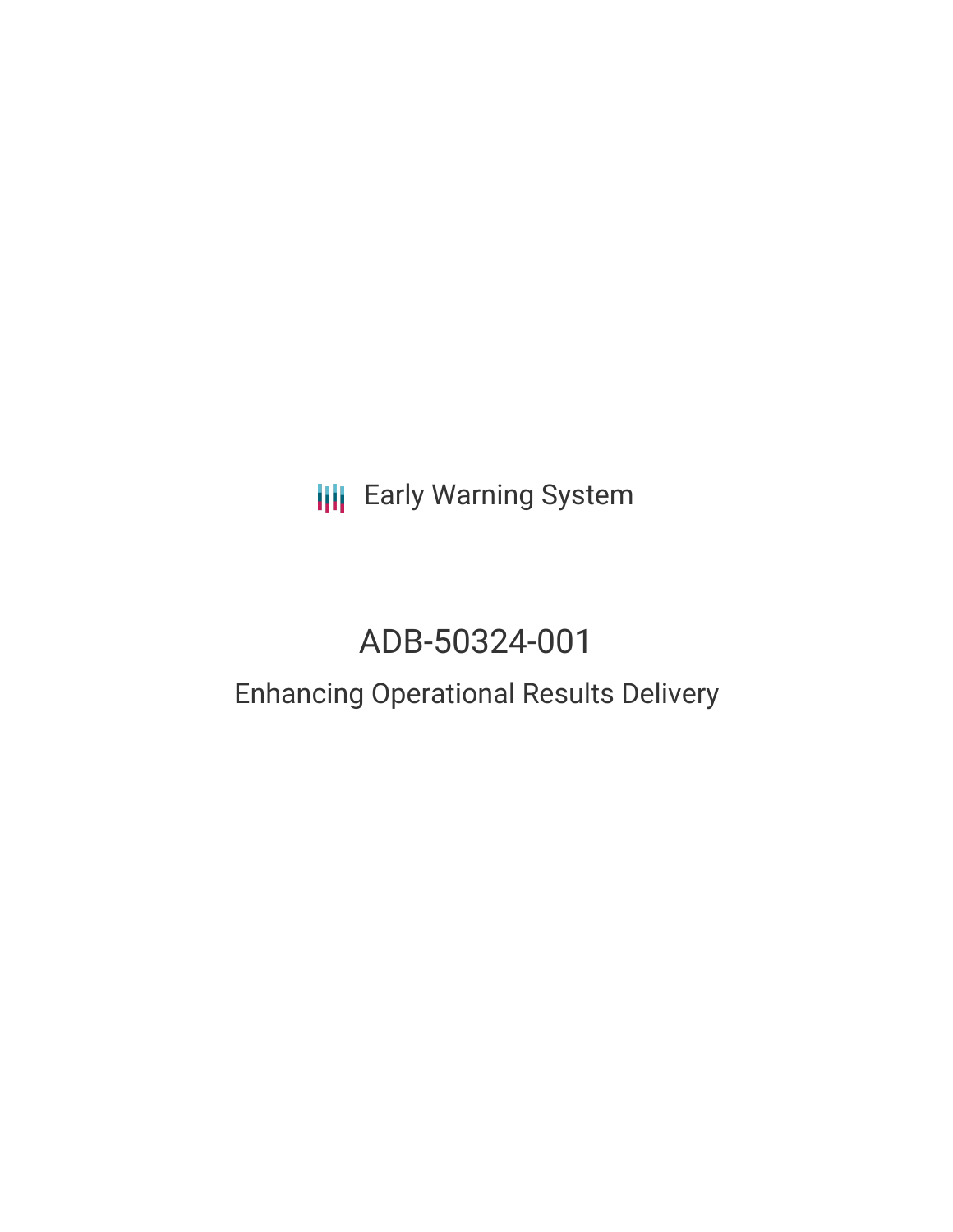#### **Quick Facts**

| <b>Financial Institutions</b> | Asian Development Bank (ADB) |
|-------------------------------|------------------------------|
| <b>Status</b>                 | Active                       |
| <b>Bank Risk Rating</b>       | U                            |
| <b>Voting Date</b>            | 2017-09-07                   |
| <b>Borrower</b>               | Region: Asia Pacific         |
| <b>Sectors</b>                | Law and Government           |
| <b>Investment Type(s)</b>     | Grant                        |
| <b>Project Cost (USD)</b>     | $$0.75$ million              |
|                               |                              |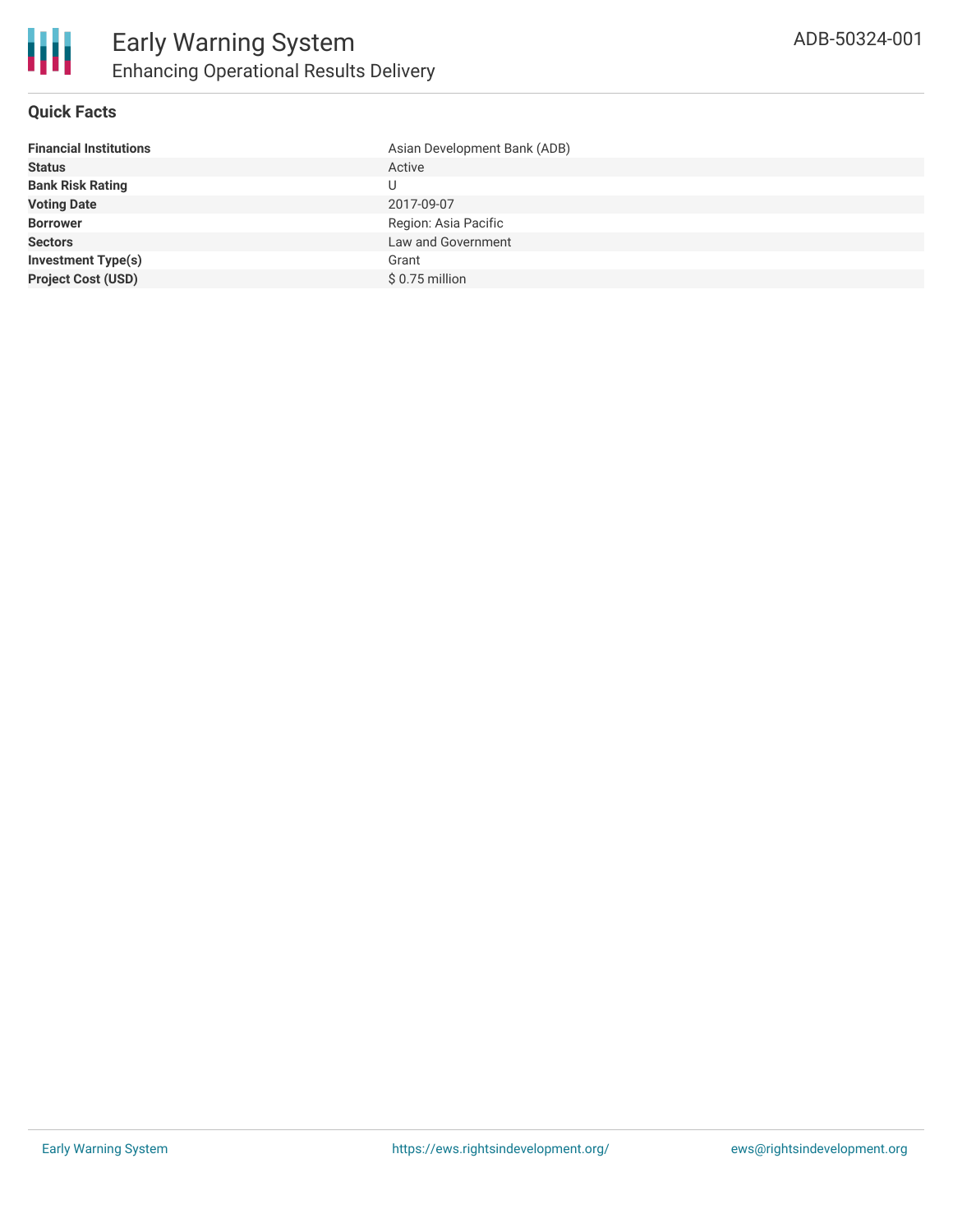

#### **Project Description**

The proposed technical assistance (TA) in the amount of \$750,000 sourced from the TASF-Others Fund will provide guidance on improving quality of results-based project design through DMFs, with customized advice for different lending modalities such as policy-based lending, results-based lending, and multitranche financing facilities. It will support operational research in issues that affect delivery of desired project outputs and outcomes and disseminate lessons that can be used to improve project design and delivery. The TA will also expand efforts to capture the transformation that ADB operations produce at the beneficiary level and support the collaborative work with and multilateral development banks (MDBs); including on benchmarking the performance of MDBs through the Common Performance Assessment System report.

#### Project Outputs

- 1. Capacity in preparing design and monitoring frameworks developed
- 2. Lessons from operations documented and disseminated
- 3. DMC experiences documented and disseminated
- 4. Multilateral development bank performance benchmarked and disseminated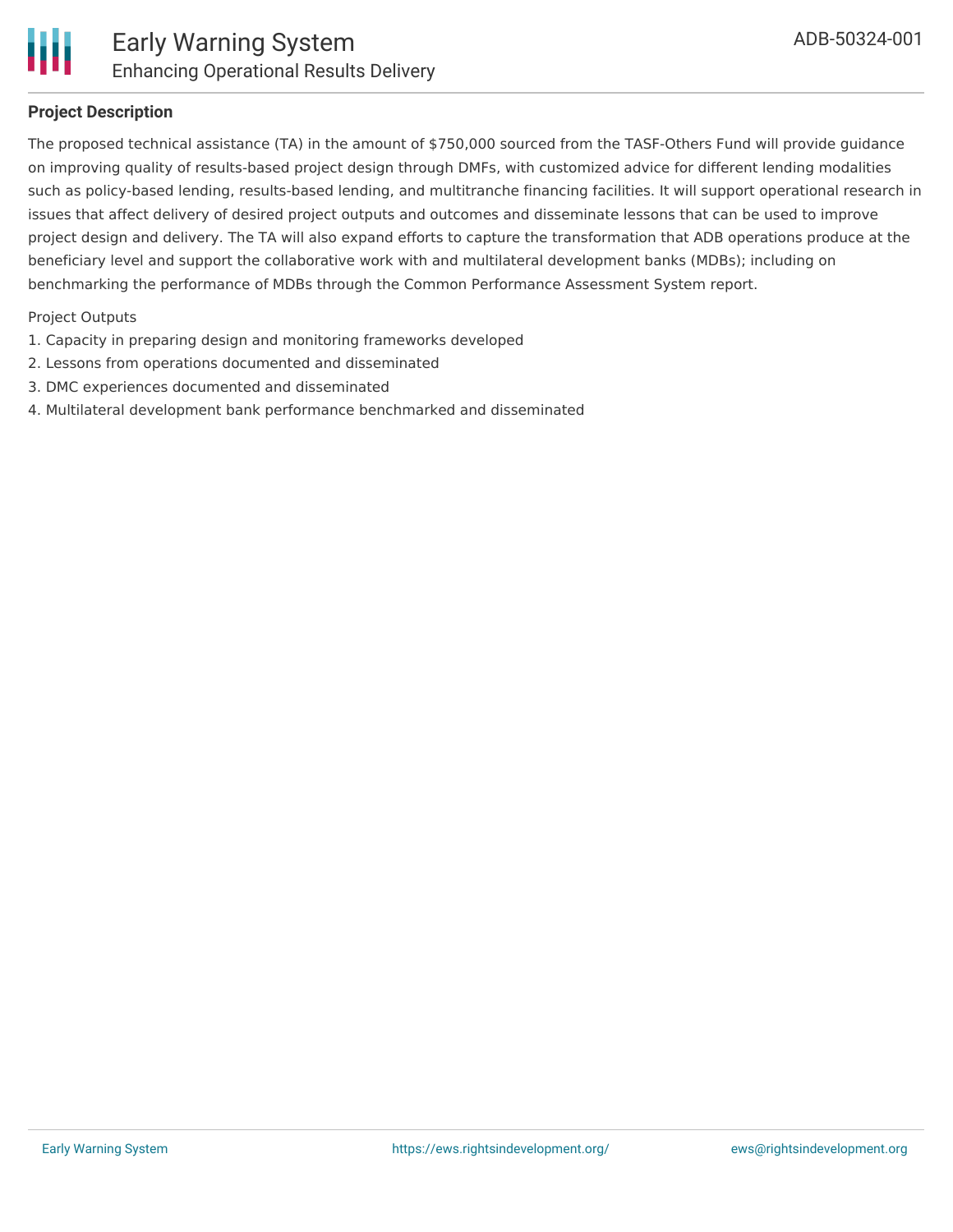

## Early Warning System Enhancing Operational Results Delivery

#### **Investment Description**

Asian Development Bank (ADB)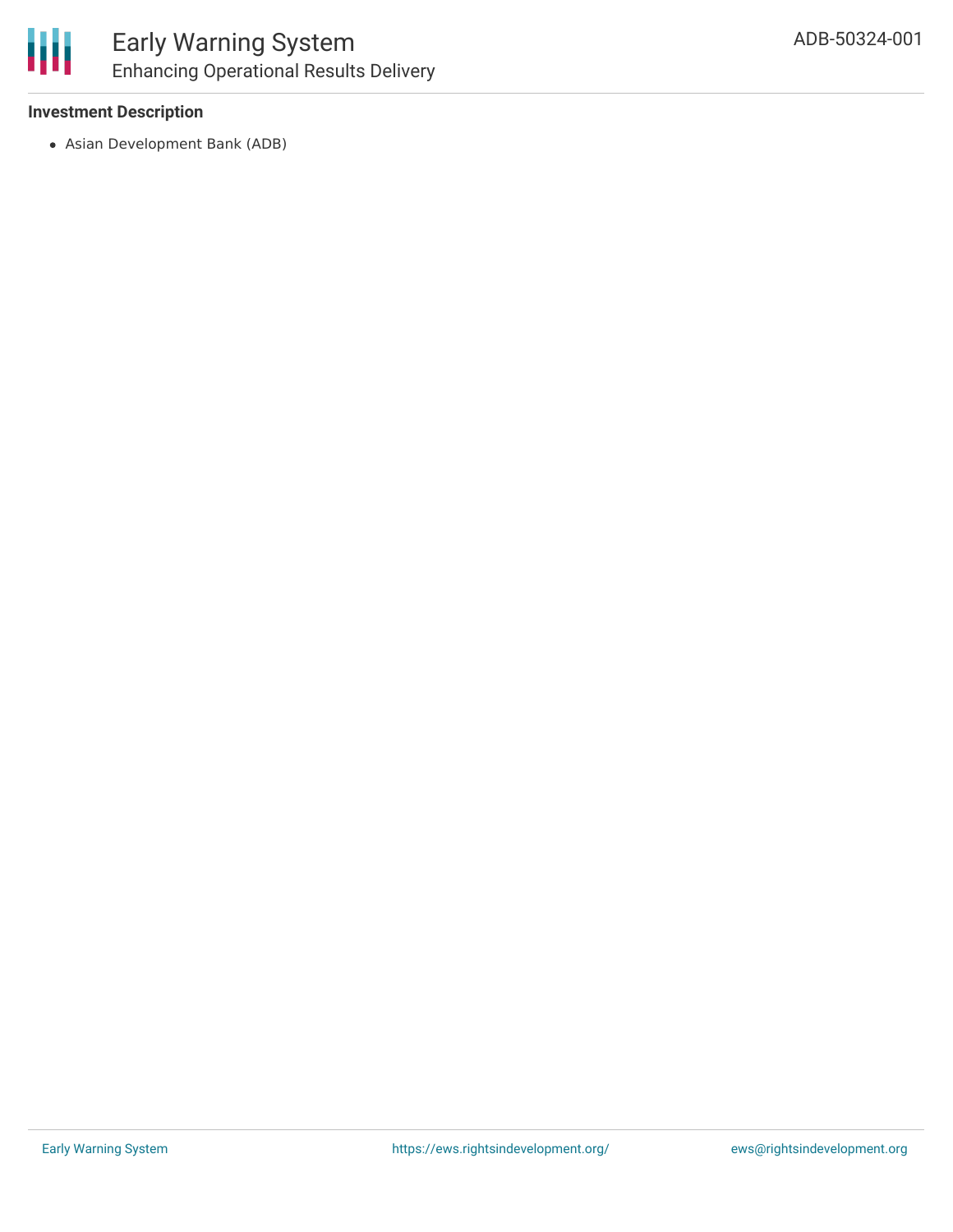

#### **Contact Information**

Project Officer Andrysiak, Artur T. Strategy and Policy Department

#### ACCOUNTABILITY MECHANISM OF ADB

The Accountability Mechanism is an independent complaint mechanism and fact-finding body for people who believe they are likely to be, or have been, adversely affected by an Asian Development Bank-financed project. If you submit a complaint to the Accountability Mechanism, they may investigate to assess whether the Asian Development Bank is following its own policies and procedures for preventing harm to people or the environment. You can learn more about the Accountability Mechanism and how to file a complaint at: http://www.adb.org/site/accountability-mechanism/main